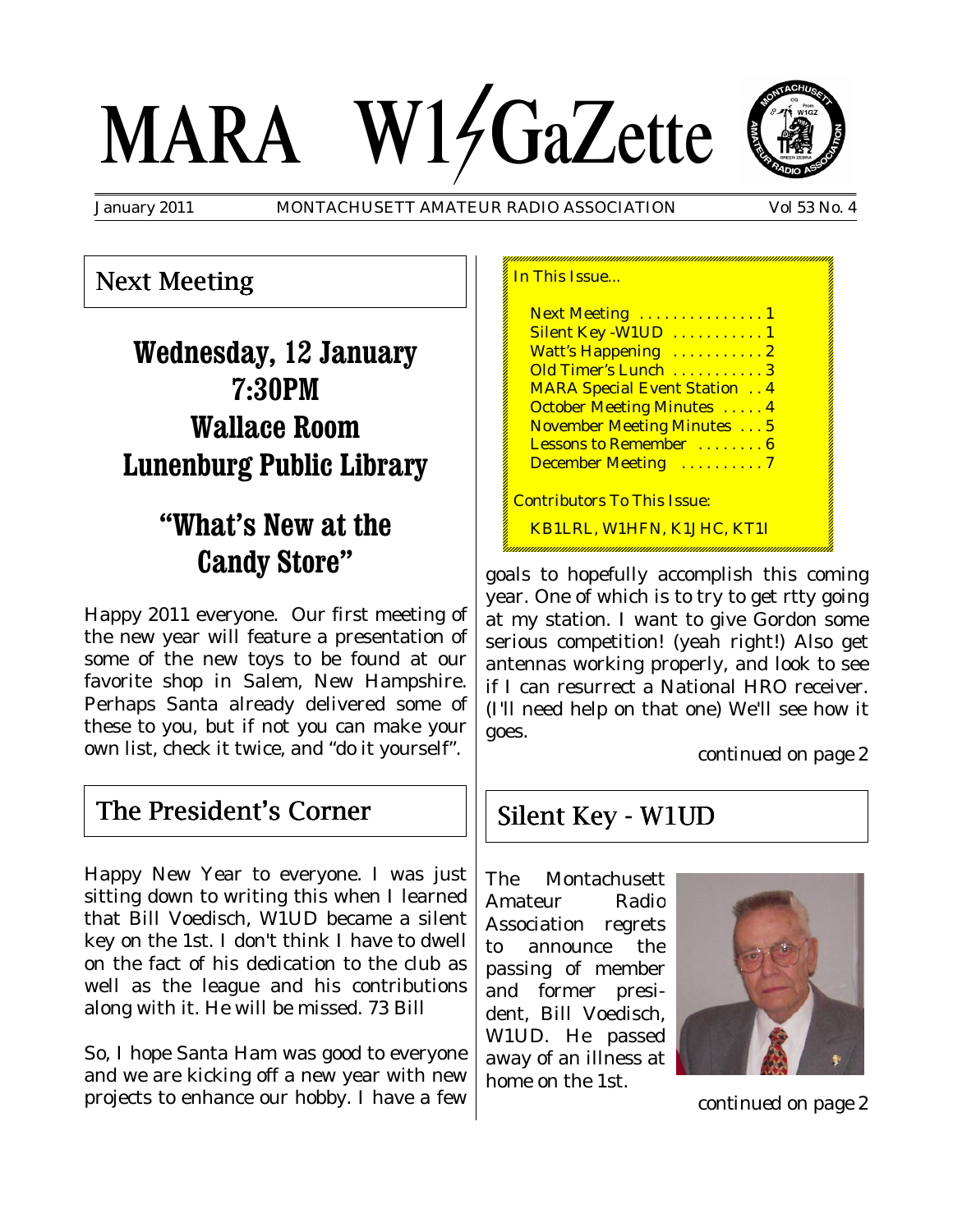# Watt's Happening

### **Sundays, 0800 local 5330.5** (ch 1) USB

Western Mass Emergency 60M Net Alternate frequencies are 5346.5 (ch 2), 5366.5 (ch 3), 5371.5 (ch 4), and 5403.5 (ch 5).

#### **Sundays, 0830 local 3937**

Western Mass Emergency Net. Alternate frequency is 3942 in case of QRN, QRM, or frequency in-use. Also a good idea to scan up and down 10kHz if you cannot find the net.

**Sundays, 0900 local 145.45-** Montachusett Emergency Net

**Tuesdays, 1930 local 145.37-** Templeton Emergency Net

**Wednesdays, 2100 local 28.341** Harvard Repeater Club 10 meter sideband net "Activity Night"

**Nightly, 2100 local 146.97-** Central Mass Traffic Net

**First Monday, 1900 local 3943, 7245** RACES Net

**First Wednesday, 2000 local 3915** K1ARC Red Cross Net http://www.qsl.net/k1arc/

**Saturday, February 19, Marlboro** Algonquin ARC Hamfest, Marlboro Middle **School** 

**Sunday, February 20, Westford** Antique Radio show

**Saturday, March 5, Feeding Hills** Mt Tom ARA Hamfest

Additional events may be found on the W1GSL New England Ham - Electronic Flea Market List http://web.mit.edu/w1gsl/Public/ne-fleas

# The President's Corner

*continued from page 1*

Now that 2011 is here I hope we can see new opportunities to take this fine hobby further and reap the benefits from it. In light of Bill's passing, I think it would be fitting to honor him in doing just that. I know that one of his favorite spots was the top of Mount Wachusett for field day. How about doing up a field day that would make him proud. I am open to suggestions on that!

For those who missed the Christmas party last month, you missed a good one. I got a little nervous about the start and the outcome, but towards the end it took one gift and that started it out with huge laughter. Look at the pictures, that tells it all. What fun. This might be something we can do again next year. More people=more fun!

Thanks to all who made 2010 a good year and to look forward to doing it again in 2011.

73 Ray KB1LRL

# Silent Key - W1UD

*continued from page 1*

For those who did not know Bill, he was a fixture in the Amateur Radio community, serving us as a President, as well as many other club offices. Bill was also the WMA section manager for a number of years for the ARRL. Up to his passing, he was using his CW skills passing traffic on various nets. He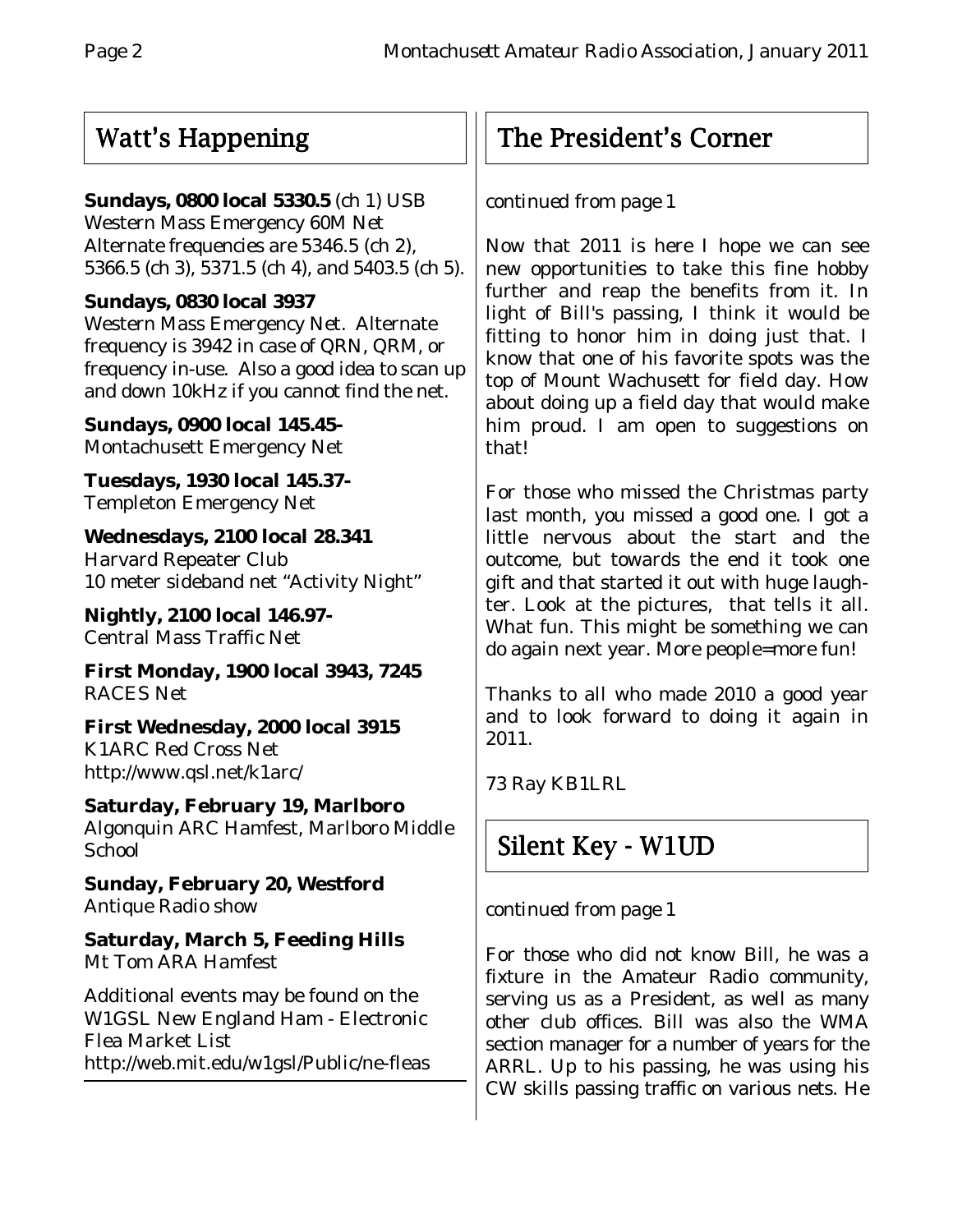# The MARA W1/GaZette

is published by the Montachusett Amateur Radio Association just prior to the monthly meeting. The newsletter is distributed free to members and friends of Amateur Radio.

Contents copyright © 2011, MARA. Permission to use in other Amateur Radio publications with credit to MARA is hereby granted.

The deadline for materials to appear in the W1/GaZette is noon on the Sunday before the first Wednesday of the month.

#### **NEWSLETTER STAFF:**

| Editors:   | <b>Ralph Swick KD1SM</b>           |
|------------|------------------------------------|
|            | <u>978-582-7351 kd1sm@arrl.net</u> |
| Webmaster: | <b>Paul Upham KD1YH</b>            |

#### **MEMBERSHIP INFORMATION:**

|                     | <b>Club Secretary: Barry Fox W1HFN</b> |      |  |
|---------------------|----------------------------------------|------|--|
| <b>Annual Dues:</b> | <b>Regular</b>                         | \$25 |  |
|                     | <b>Family</b>                          | \$30 |  |
|                     | <b>Fixed income</b>                    | \$15 |  |
| <b>Meetings:</b>    | 2nd Wednesday, 7:30pm                  |      |  |
|                     | <b>September to June</b>               |      |  |

Mailing address: MARA PO Box 95 Leominster, MA 01453 Web site: http://www.w1gz.org/

#### **OFFICERS:**

| Ray Lajoie, KB1LRL<br>rplajoie@comcast.net                                              | <b>President</b>      |
|-----------------------------------------------------------------------------------------|-----------------------|
| <b>Bill Leger, N1UZ</b>                                                                 | <b>Vice President</b> |
| <b>Barry Fox, W1HFN</b><br>foxbw@comcast.net                                            | <b>Secretary</b>      |
| <b>Gordon LaPoint, N1MGO</b><br>n1mgo@arrl.net                                          | <b>Treasurer</b>      |
| <b>Charlie Cayen, KT1I</b><br>kt1j@arrl.net                                             | <b>Trustee</b>        |
| <b>MARA owns and operates the W1GZ repeater on</b><br>145.45 (CTCSS 74.4) in Fitchburg. |                       |

was involved in many aspects of club activities including the first repeater, the development of the newsletters and contributed faithfully to many, field day events.

Bill wrote many articles for the W1/GaZette and its predecessors. His most recent article appeared exactly one year ago, in January 2010. He will be surely missed.

# Old Timer's Lunch

#### de Tom K1JHC

The Old Timers met at Bickford's Restaurant on Wednesday January 5th. Those present were Charlie KT1I, Barry W1HFN, Gary K1YTS, Norm W1BYH, Al KB1TNN Tom K1JHC, and Paul N1QDX. The topic of the day was about the RTTY activity on 160 Meters, and interesting TVI situations before Cable.

Please join with us around 12:15pm on the first Wednesday of the month.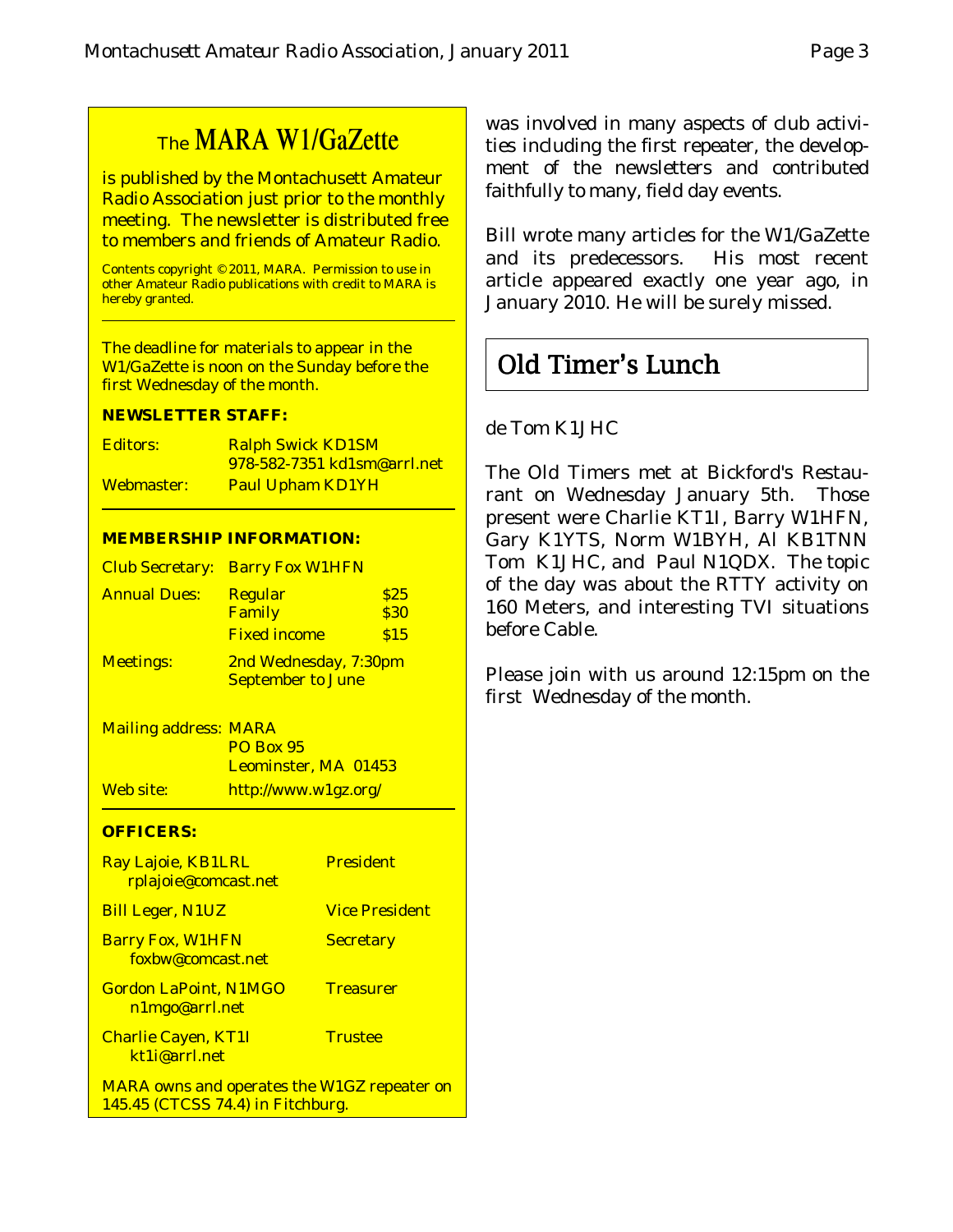# Special Event Station; MARA 60

de Charlie KT1I

Announcing a Special Event Station celebrating the 60th Anniversary of MARA.

1300Z to 2100Z Sunday March 13th.

Operation will be on 15, 20, 40 and 75 meter bands SSB and digital.

Operate from the comfort of your shack! If enough people commit themselves, time segments will be split up.

Here's a chance to do something different!

The more operators, the merrier and the lighter the load for all. Come hear more at the Club meeting.

# October Meeting Minutes

Minutes of the Montachusett Amateur Association

13 Oct 2010

The meeting was held in the Lunenburg Public Library and was called to order at 7:30PM by the President, Ray KB1LRL. Other officers present were: Vice-President, Bill N1UZ, Treasurer, Gordon N1MGO and Secretary, Barry W1HFN. Members in attendance were: Charlie KT1I, Gary K1YTS, Norm W1BYH, Walter K1CMF, Al KB1TNN, Tom K1JHC, Paul KD1YH, Tom AB1GF, Mickey WB1GFZ, Ed N1EJH, Dave KB1OPS, Paul W1SEX, David KB1OKF,

Paul W1GHZ, (guest speaker ), and Dan, KW2T, (guest).

Introductions were made and the Treasurers report given. A motion to accept was made and seconded. The current balance is \$1262.99. It was moved and seconded that the minutes of the September meeting be accepted as published in the MARA newsletter. Membership Committee reported applications were available at the BSA event, but no takers.

Old Business: Bill, N1UZ, made a presentation of the possible venues and menu choices for the 2010 Christmas Party. The choices were The Bootlegger and El Camino. A vote was taken and the Bootlegger was chosen.

The Repeater Committee reported that the Gardner Repeater 95% operational and almost ready for the IRLP connection. The MARA end has been ready for some time.

New Business: Ray, KB1LRL, mentioned that Norm, W1BYH, had been featured on the local TV station regarding Finnish history in Fitchburg. Norm gave a small talk on the experience. Charlie, KT1I, has taken charge of the MARA 60th Anniversary special event station. The event will take place after the year-end holidays, using the club call and all members are urged to participate. The MVARC QSL sort is to be held Oct 21st, we are invited and urged to attend.

There was a ten-minute break for coffee, munchies and socializing.

Before the guest speaker, the 50/50 raffle tickets were drawn, first winner being Norm W1BYH and the second, one of our guests, Dan KW2T.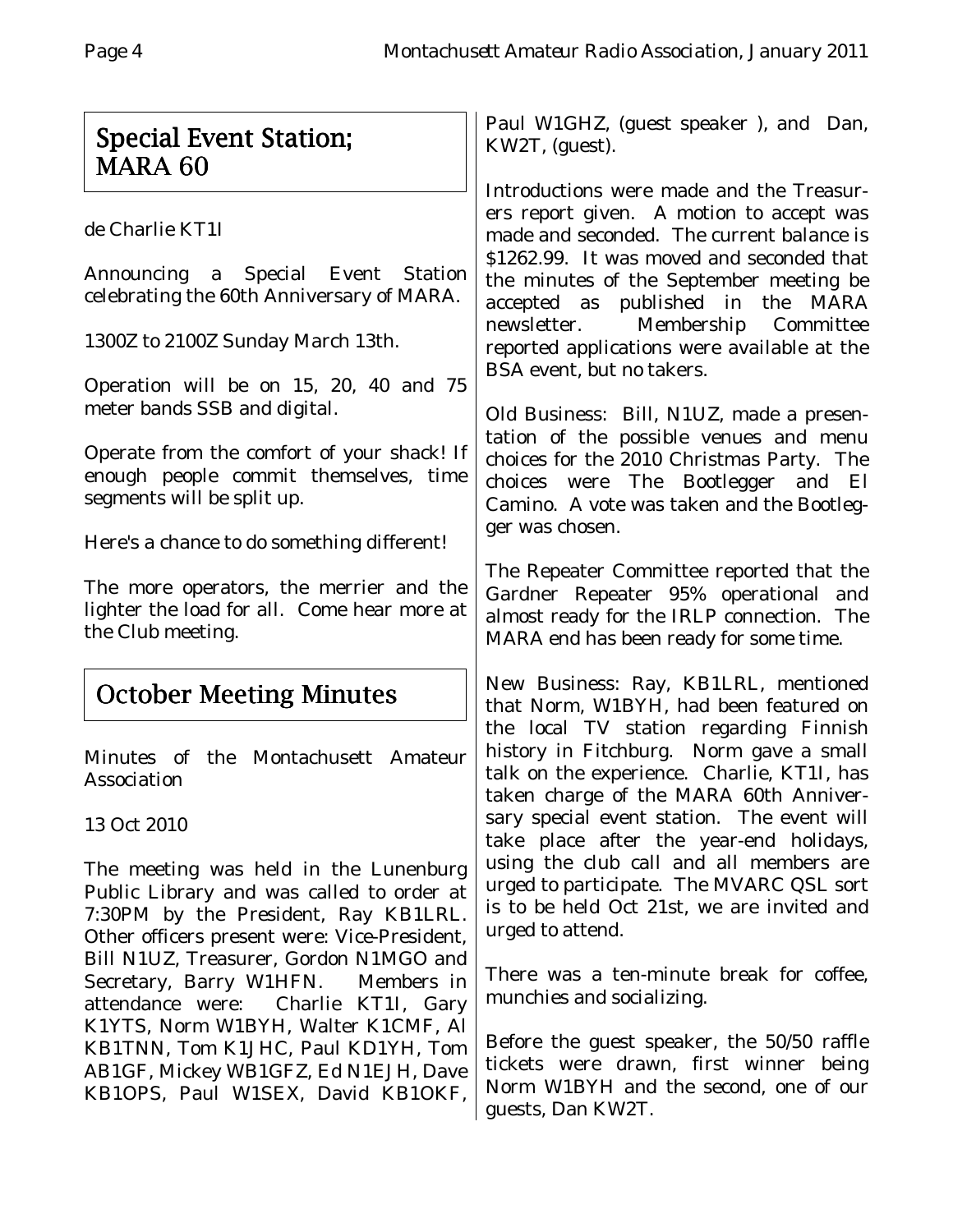The guest speaker of the meeting was Paul Wade W1GHZ of Shirley. He gave a very interesting PP presentation of the ins and outs of the microwave aspect of ham radio. Very informative, well put together and well presented.

A motion was made and seconded to adjourn and the meeting was adjourned at 8:45PM.

Respectfully submitted Barry Fox W1HFN, Secretary

# November Meeting Minutes

Minutes of the Montachusett Amateur Association

10 Nov 2010

The meeting was held in the Lunenburg Public Library and was called to order at 7:30PM by the President, Ray KB1LRL. Other officers present were: Vice-President, Bill N1UZ, Treasurer, Gordon N1MGO and Secretary, Barry W1HFN. Members in attendance were: Charlie KT1I, Gary K1YTS, Norm W1BYH, Walter K1CMF, Al KB1TNN, Tom K1JHC, Paul KD1YH, Tom AB1GF, Mickey WB1GFZ, John KK1X, Bill WB1FWW, Bob KB1JZU and Greg WA1JXR, guest speaker.

Introductions were made and the Treasurers report given. A motion to accept was made and seconded. The current balance is \$1280.99, with \$89.00 for the repeater fund. It was moved and seconded that the minutes of the September meeting be accepted as published in the MARA newsletter.

Old Business: Bill, N1UZ, mentioned that dinner choices for the Christmas party had to be in to him by Dec 1st and payment by Dec 9th, \$30.00 per person. There will also be a Yankee Swap with gifts not to exceed \$15.00. He also reported that the Gardner Repeater is up and running with exceptionally good coverage, although a local high-tension line seems to be causing some noise on the RX side during dry WX, OK when wet.

There was a ten-minute break for socializing.

Before the guest speaker, the raffle tickets were drawn, first winner being Tom AB1GF and the second, Tom K1JHC.

The guest speaker of the meeting was Greg Algieri WA1JXR on the ins and outs of the EZNEC antenna modeling program. I think we all learned quite a bit from his talk. Very informative, well put together and well presented.

A motion was made and seconded to adjourn and the meeting was adjourned at 9:00PM.

Respectfully submitted Barry Fox, W1HFN, Secretary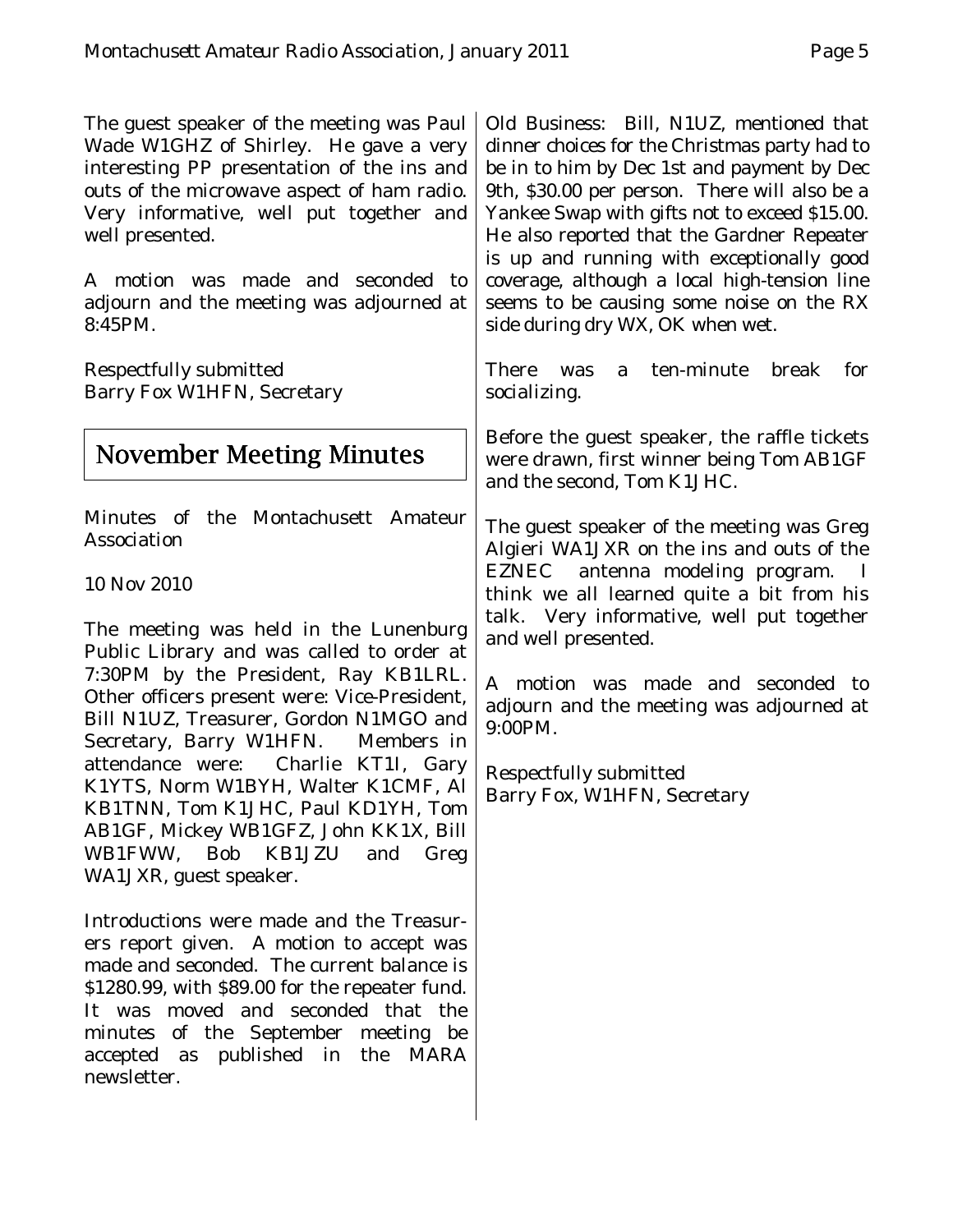# Lessons to Remember

From the desk of Tom Duffy, K1JHC

Disclaimer: I take no credit for the content, as it has appeared elsewhere from time to time. Some of you may have not seen it and the rest can laugh again. Purportedly it is a letter to an Insurance Company to justify a claim.

"I am writing in response to your request for additional information for block number thirteen of the accident reporting form. I put "poor planning" as the cause of the accident. You said in your letter that I should explain more fully and I trust that the following details will be sufficient.

I am an Amateur Radio Operator. Since spring was in the air I decided it was a good time to improve my antenna farm. On the day of the accident I was working alone on the top section of my new 80 foot tower. When I had completed my work, I discovered that I had over the course of several trips up the tower, brought up about 300 pounds of tool and spare hardware. Rather that carry the now un-needed tools and material down by hand, I decided to lower the items down in a small barrel by using a pulley, which fortunately was attached to the gin pole at the top of the tower.

Securing the rope at ground level, I went to the top of the tower and loaded the tools and material into the barrel. Then I went back to the ground and untied the rope, holding it tightly to insure a slow descent of the 300 pounds of tools. You will note in block number eleven of the accident reporting form, that I weigh only 155 pounds.

Due to my surprise of being jerked off the ground so suddenly, I lost my presence of mind and forget to let go of the rope. Needless to say I proceeded at a rather rapid rate of speed up the side of the tower. In the vicinity of the 40 foot level, I met the barrel coming down. This explains my fractured skull and broken collarbone. Slowed only slightly, I continued my rapid ascent, not stopping until the fingers of my right hand were two knuckles deep into the pulley.

Fortunately, by this time, I had regained my presence of mind and was able to hold on to the rope in spite of my pain. At approximately the same time, however, the barrel of tools hit the ground and the bottom fell out of the barrel. Devoid of the weight of the tools the barrel now weighed no more than 20 pounds. I refer you again to my weight in block number eleven. As you might imagine, I began a rapid descent down the side of the tower. In the vicinity of the 40 foot level, I met the barrel coming up. This accounts for the two fractured ankles and the lacerations of my legs and lower body.

The encounter with the barrel slowed me enough to lessen my injuries when I fell onto the pile of tools and fortunately only three vertebrae were cracked. I am sorry to report however that as I lay there on the tools, in pain and unable to stand and watching an empty barrel 80 feet above me, I again lost my presence of mind and let go of the rope."

*Ed. note: this is the Ham Radio version of the story; other versions go by the name "The Bricklayer". See, e.g.* http://www.darwinawards.com/ legends/legends1998-08.html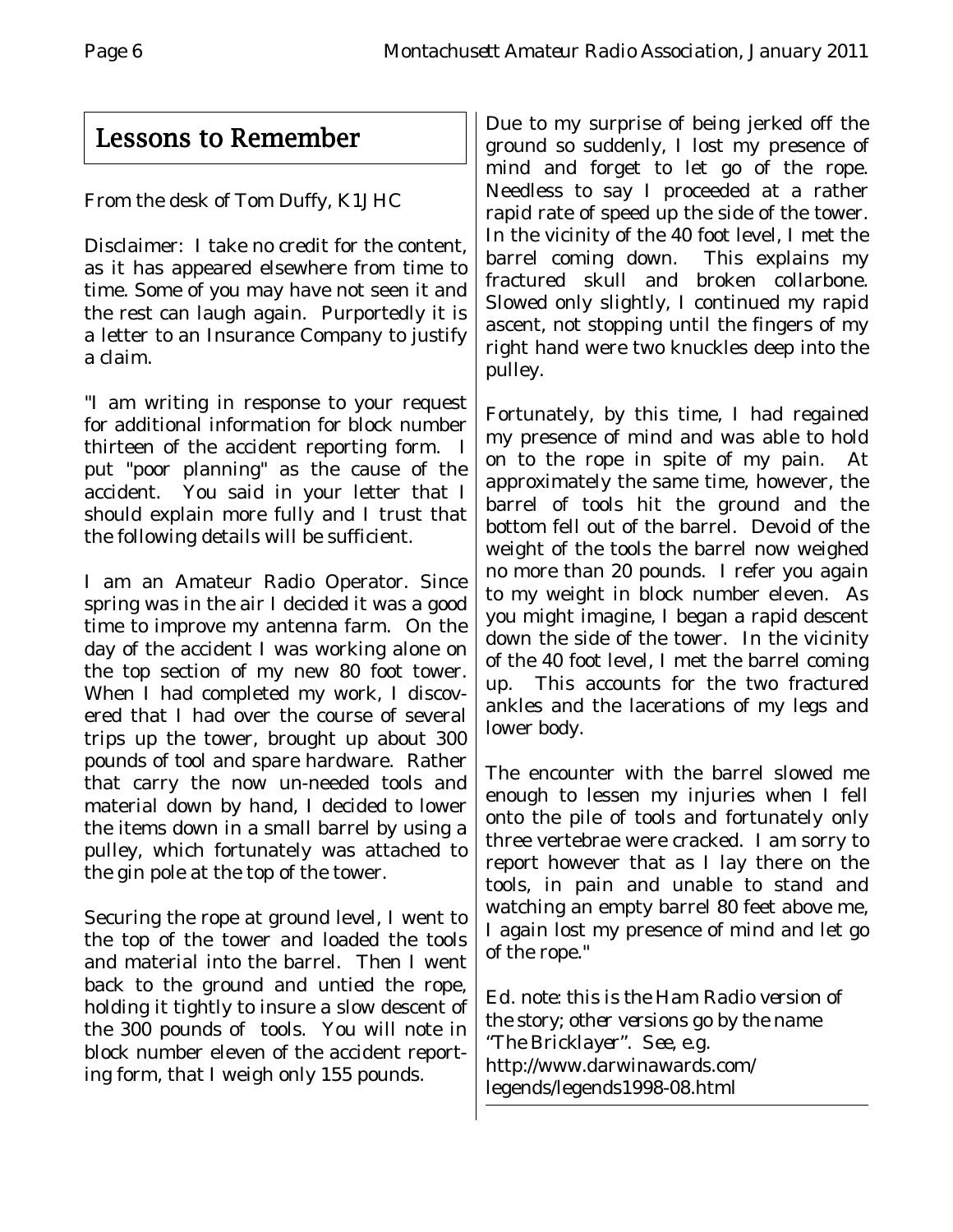